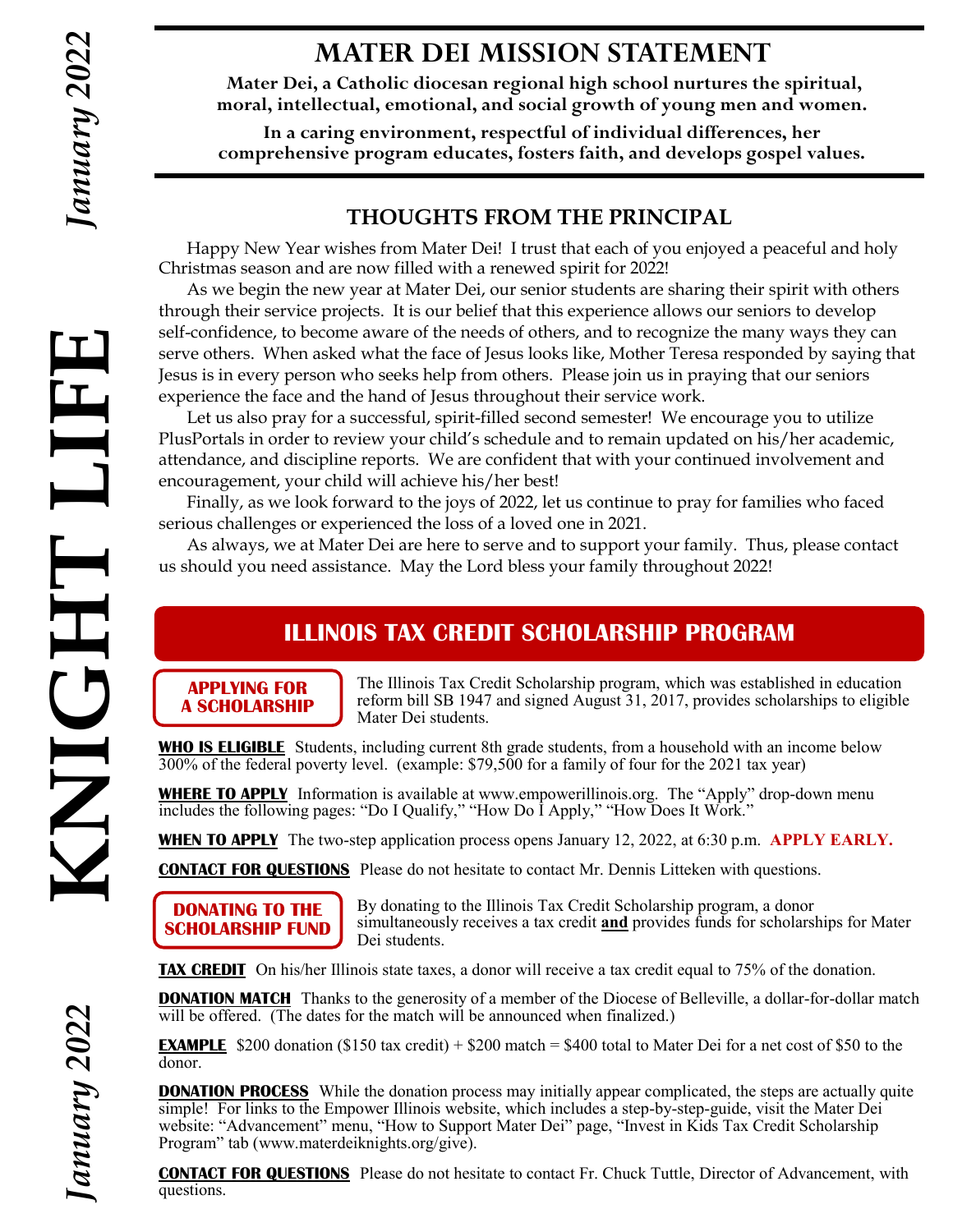## **JANUARY KNIGHT LIFE**

- 4 School Resumes
- 10 School Board Meeting (7:00 p.m.) Mothers & Friends Executive Board Meeting (7:00 p.m.)
- 12 Illinois Tax Credit Scholarship Application Opens
- 14 X-Schedule (11:15 a.m. dismissal)
- 17 No School: Martin Luther King, Jr. Day Band Parents Meeting (7:00 p.m.)
- 28 Sr. Miriam Coovert, SSND, Scholarship Applications Due
- 31 2022 Calendar Drive Incentives Conclude Fathers and Friends Meeting (7:00 p.m.)



## Knight at the Races rescheduled for Saturday, February 19

As a precautionary measure, we'll now be off to the races on Saturday, February 19, for the benefit of our music programs!

Mark your calendar to join us at "the track" for an evening of fellowship, exciting horse races, and chances to win prizes.

> When revised, the reservation form will be provided to families via email and posted on the home page of our website.

## **SCHOLARSHIP AVAILABLE FOR CURRENT STUDENTS**

**Parents are encouraged to apply for the Sr. Miriam Coovert, SSND, Memorial Scholarship, which is available to current students for the current school year.**

**Ten scholarships in the amount of \$2,000 will be awarded.**

**To receive an application or further information, contact Mr. Dennis Litteken (dlitteken@materdeiknights.org).**

**APPLICATONS ARE DUE FRIDAY, JANUARY 28.**

## **CATHOLIC SCHOOLS WEEK 2022 January 30 — February 5**

Joining Catholic schools across the nation, the Mater Dei community will celebrate Catholic Schools Week January 30 through February 5. The theme for this year is "Catholic Schools: Faith. Excellence. Service." As in the past, we are planning a spirit-filled week!

During Catholic Schools Week, please join us in celebrating all members of our Mater Dei Catholic High



School community who remain dedicated to ensuring that we continue to serve as a community in which students may grow in their faith, achieve excellence, and offer service!

NOTE When finalized, the schedule will be emailed to

## . . . WANTED . . . Knights for the Class of 2026

Registration February 26, 2022, 8:00 a.m. to 11:00 a.m.

#### Shadow A Knight

Students in grades 7 and 8 are invited to enjoy a day in the life of Mater Dei students by shadowing a knight on the date of their choice. (families may contact Mrs. Maria Zurliene to schedule a date)

In your community, please share this information and promote Mater Dei by informing parents of the unique benefits your child has received as a result of attending Mater Dei. We know they'll be impressed!

> If you would like an informational folder to share with a prospective family, please contact Mrs. Maria Zurliene. (mzurliene@materdeiknights.org)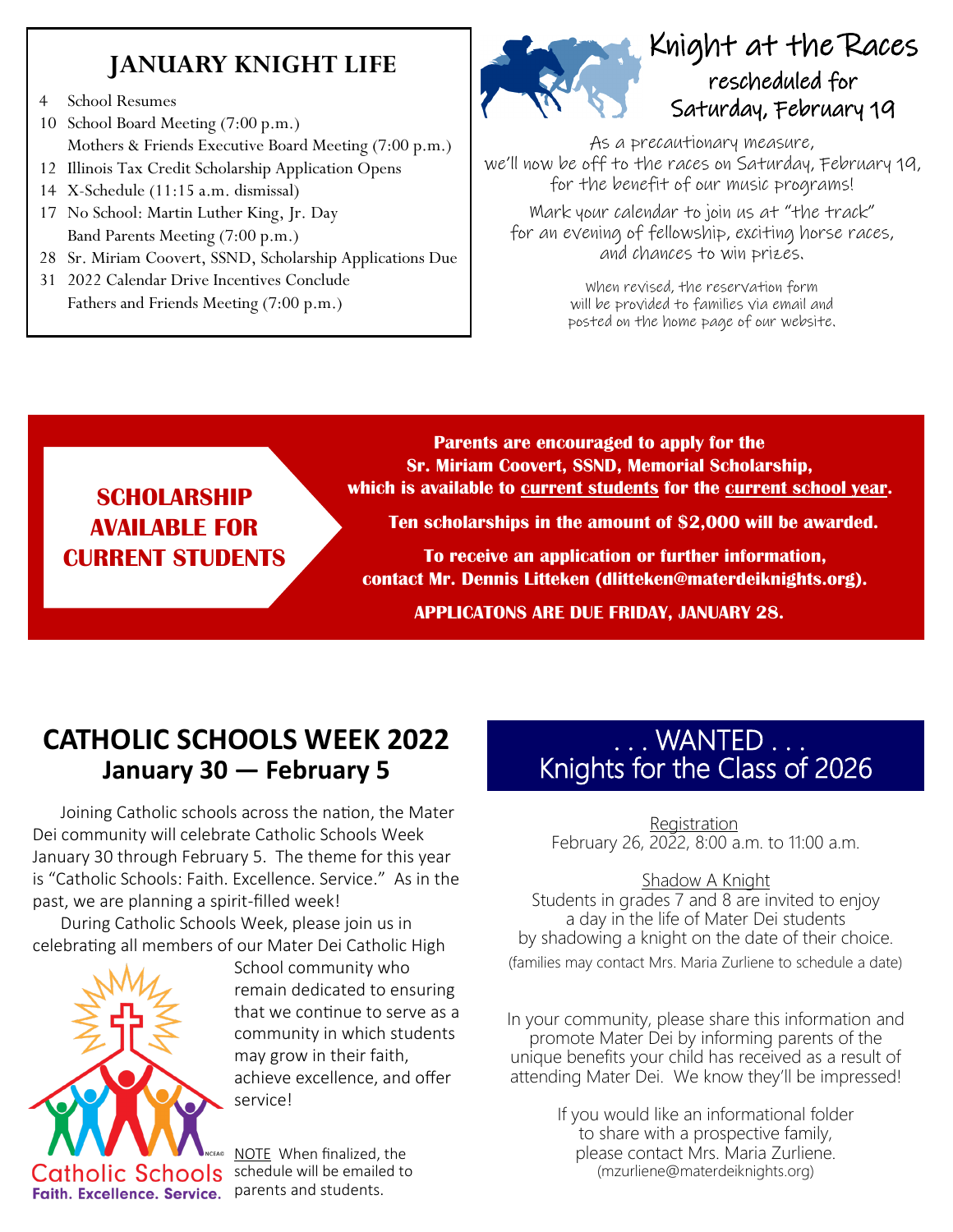Our St. Vincent de Paul Society (SVDP) is pleased to announce that the Mater Dei family, for the benefit of others, raised a total of \$3,797.49 during the second quarter!

Specifically, the Mater Dei family donated \$2,003.19 to our weekly collections for class missions and special causes: \$774.36 to assist Kentucky families affected by the tornado and \$1,228.83 to class missions (the Class of 2025 supports St. Anne Mission Hospital in Kenya, Africa, the Class of 2024 supports Daystar Community Program in Cairo, the Class of 2023 supports orphanages in Haiti and Venezuela, and the Class of 2022 supports the Santa Clara Scholarship Fund for students in Guatemala).

Additionally, our SVDP hosted both a Walk for the Poor that raised \$251 for the Belleville St. Vincent de Paul Society and a bake sale that raised \$195.30 for Heifer International; our Spanish Club hosted a pizza and dessert fundraiser that raised \$1,008 to assist St. Mary School teacher Mandi Hardy and her family as she battles cancer; and our Teens for Life members sponsored a "dress down" day that raised \$340 to support pro-life organizations.

**Thus, combined with the first quarter total of \$3,166.87, a grand total of \$6,964.36 was raised during the first semester!**

Finally, during their toy and winter clothing drive, our SVDP collected 195 toys, 63 pairs of socks, 49 pairs of gloves, 26 coats, 30 hats, and six scarves for the benefit of BCMW.

Please join us in thanking the members of our Mater Dei family for living the Gospel through their continued commitment to helping those in need! Their generosity is truly exceptional!

# **BE THE HANDS OF CHRIST**



On Monday, January 3, our seniors began responding to the needs of others in a variety of environments, including day care centers, schools, hospitals, nursing homes, civil agencies, and social agencies, in a variety of locations throughout Clinton County, southern Illinois, the metro-east area. Thus, the benefits of their service are wide spread!

We thank coordinator Campus Minister Ms. Colleen McDermott, who will visit each site in order to speak with both our students and the site supervisors, and those faculty members who have volunteered to mentor seniors during their service experience.

Finally, please join us in praying that this experience is an opportunity for our seniors to both serve to learn and learn to serve.

## **CALENDAR DRIVE GOAL IN REACH**

THANK YOU FOR YOUR DEDICATION TO THE 2022 Calendar Drive!

With 3,920 calendars sold as of January 4, we are still in reach of our goal of selling 4,500 calendars!

The student incentive program and selling competition will continue through January 31, so please continue to sell! Students must sell only eight calendars to earn their day off school April 22.

Good luck selling, and thank you, again, for supporting this important fundraiser!

#### **HALL OF HONOR NOMINATIONS SOUGHT**

Mr. Dennis Litteken invites you to submit nominations for the Mater Dei Catholic High School Hall of Honor, which serves to recognize members of the Mater Dei community whose lifetime achievements or service to Mater Dei exemplify the Mission of Mater Dei.

Nominees must have graduated from Mater Dei, St. Mary, St. Dominic, or St. Paul High School at least twenty years prior to their nomination **OR** have provided significant service to Mater Dei on a continuous basis for at least twenty years prior to their nomination.

To obtain a nomination form, please contact Mr. Dennis Litteken (dlitteken@materdeiknights.org). Nominations will be accepted until February 18.

**Thank you for helping us recognize members of our Mater Dei community who exemplify our Mission!**

#### **SERVICE AWARD NOMINATIONS SOUGHT**

Miss Colleen McDermott invites you to submit nominations for the Christian Discipleship Award, which is presented to one senior; and the Christian Service Awards, which are presented to one freshman, one sophomore, and one junior.

Created by the Mission Effectiveness Committee of the Mater Dei School Board, these awards recognize students for service to school, church, and community.

To obtain a nomination form, please contact Miss Colleen McDermott (cmcdermott@materdeiknights.org), **OR** visit our website (www.materdeiknights.org, "Faith" menu, "Service" page, "Service Awards" tab). Nominations will be accepted until March 30.

**Thank you for helping us recognize students who dedicate themselves to serving others!**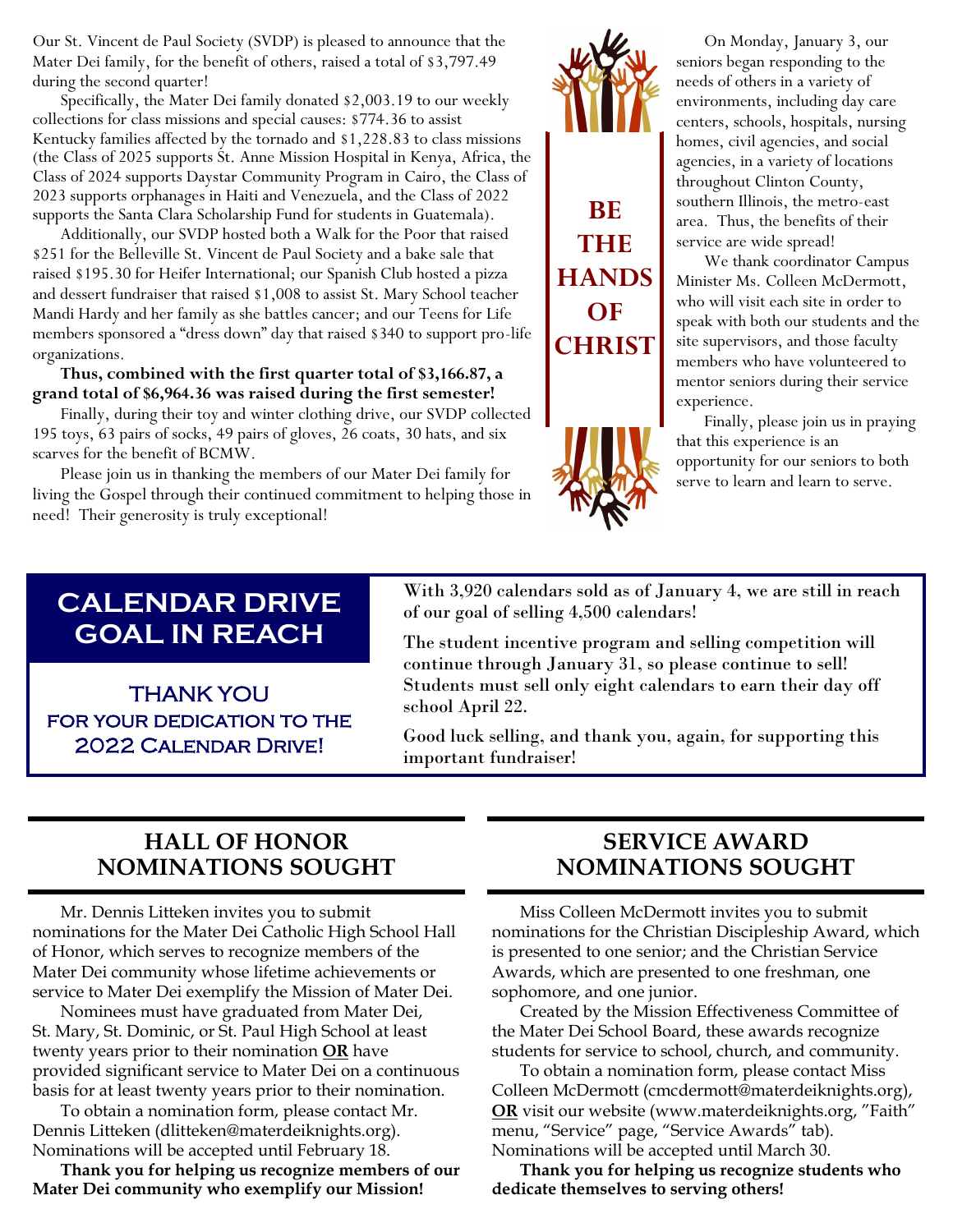## **ELECTRONIC REPORT CARDS**

We are pleased to return to electronic report cards via PlusPortals (www.plusportals.com/materdeihs). **Thus, we will not mail report cards. An email will be sent when the report cards are posted.** The report card will list a student's quarter, exam, and semester grades, as well as his/her cumulative grade point average and credits.

As always, please do not hesitate to request assistance, as we are here to serve your family!

**VIEWING THE REPORT CARD** On the home page, select "More…" (right of the student's name). Then, in the menu below the student's name, select "School" and select "Report Card."

**VIEWING PERCENTAGE GRADES** On the home page, in the "Progress" window, select the desired grade from the drop-down menu: "First Marking Period," "Second Marking Period," "Semester One Exam," or "Semester One Grade."

**NOTE** If you would like a "traditional" report card mailed to your home, please contact Mrs. Deb Foote.

## DID YOU KNOW . . .

#### MATER DEI CALENDAR SYNCING

The calendar provided on our website will continually sync to a variety of devices. For step-by-step instructions, visit our website: www.materdeiknights.org/calendar

?

#### PLUSPORTALS MOBILE APPS

In addition to viewing PlusPortals on a web browser, a ParentPlus app and a StudentPlus app for IOS and Android are available from App Store and Google Play.

#### MATER DEI SOCIAL MEDIA

Please enjoy and share the stories of Mater Dei that are posted on our social media sites:

- Facebook: Mater Dei Catholic High School
- Instagram: breesematerdei
- Twitter: @breesematerdei

#### AMAZON SMILE DONATES TO MATER DEI

Amazon will donate 0.5% of the price of eligible purchases when you shop at smile.amazon.com or on the Amazon app with the AmazonSmile setting on. Simply search for and select Mater Dei Catholic High School or Mater Dei Foundation Inc.



Bless this year with **LOVE** and **LIGHT**. Bless this year with **faith** and **sight**. Bless this year with **grace** and **ease**. Bless this year with **joy** and **peace**.



## **MOTHERS & FRIENDS DINNER AUCTION SPECIAL REQUEST FOR HELP**

Plans are well underway for "A Knight at Mardi Gras," the Mothers & Friends dinner auction scheduled for Saturday, April 23. One of our largest fundraisers, the dinner auction has raised over \$1,000,000 since its inception in 1991. This level of success is a direct result of our parents' willingness to share their time and talents! Thus, we are requesting your help. Remember, many hands make light work!

## A Knight at Mardi Gras April 23, 2022

#### **VOLUNTEER TO SET UP APRIL 21 AND 22**

On Thursday, volunteers are needed to set up tables, construct booths, and begin decorating. On Friday, volunteers are needed to finish decorating, set the tables, catalog the auction items, and fill the booths and the gym with the auction items.

#### **VOLUNTEER TO CLEAN UP APRIL 23 AND 24**

What goes up must come down! Volunteers are needed Saturday evening following the dinner auction for a quick start to the cleanup and Sunday morning for the final cleanup.

#### **DONATE AN ITEM OR CUSTOM SERVICE FOR AUCTIONING**

Contribute to the auction's success by donating items or custom services for auctioning. You can donate individually or coordinate with friends to donate a larger item, such as the always popular tailgating parties, card parties, and dinners. Feel free to also create your own party theme - new and creative ideas are always welcome! Donation forms are available in the office and on our website (www.materdeiknights.org, "Parents" menu, "Mothers and Friends Dinner Auction" page).

#### **CONTACT INFORMATION**

To volunteer or to receive further information, email mdauction2022@gmail.com or contact chairperson Kellye Holtgrave (618-219-6661).

Again, please consider volunteering your time and talents to help make this year's dinner auction the most successful one yet! You will not only help our students, but also create lasting friendships!